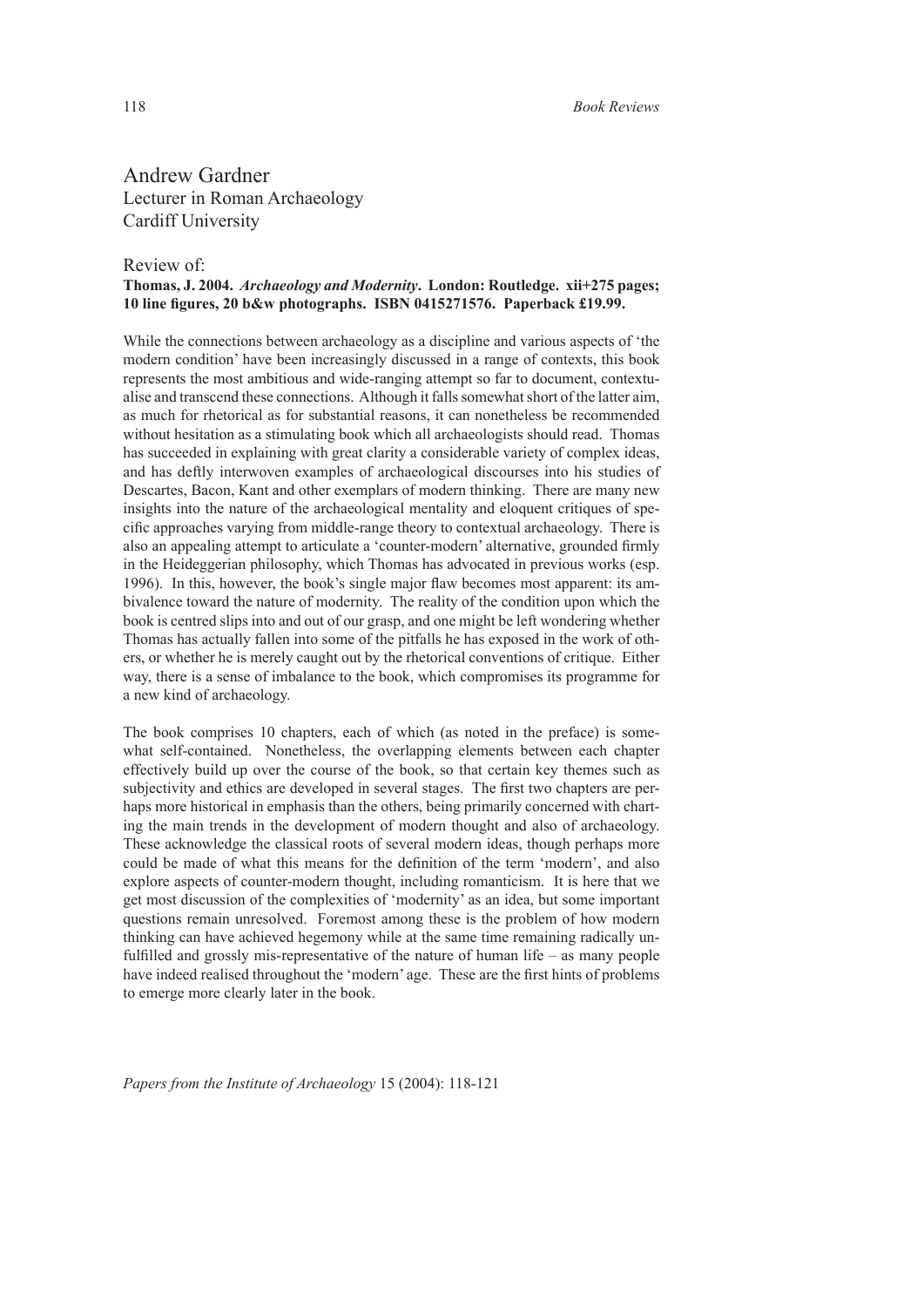The bulk of the chapters address several of the 'big ideas' of modernity. Those on 'Method' and on 'History and Nature', provide excellent discussions on the impact of certain key ideas about knowledge, culture and change upon archaeology in its earliest days. The work of Descartes and of Bacon in particular is clearly explained, and there are incisive critiques of aspects of 'New Archaeology' and of 'origins' research. Similarly, the chapter on the theme of 'Nation-States' addresses what is perhaps one of the more well-worn themes in recent debates over the politics of archaeology, but in a more thorough-going fashion. The chapter on 'Humanism' contributes to the ongoing critique of naïve uses of agency theory in archaeology (*cf*. Gardner 2004). Valid points are made here about the connections between the idea of the individual and modern thought, but again in a foreshadowing of later problems, it may be that Thomas rejects humanism rather harshly if at the same time he wishes to salvage a viable approach to the diversity of human life. He champions a relational view of agency which is certainly not a new idea within western thought (Macmurray 1957, 1961; Mead 1934; Todorov 2001), and perhaps exaggerates the incomprehensibility of some other modes of being which are known from anthropological work (esp. Strathern 1988). This is an instance where a more open sensitivity to the diverse realities of life in the modern world, rather than a rhetorical insistence on the hegemony of reified 'modern' discourses, might allow for a more fruitful discussion of the potential range of 'human' life-worlds for which Thomas advocates we search.

Chapter 7 deals with the metaphors of depths and surfaces that have permeated archaeology and other disciplines within modern academia. This is another stimulating chapter, which highlights in particular the influence of archaeology (as an idea) upon other fields, such as Freudian psychology. Here again, though, we confront some uncomfortable issues, which Thomas does not really address, and which recur in the following chapter 'Mind, Perception and Knowledge'. As before, there is a rhetorical rejection of the dominance claims of modern science with an absolutely valid contextualisation of the development of medicine (p. 153), but without a more honest appraisal of how it is that such a practice has nonetheless achieved what is elsewhere described as 'unquestionable progress' (p. 46). The aspects of reality that medicine may successfully comprehend are thus marginalised because of the author's desire to portray modernity as an impoverished world-view, rather than simply a partial one. This actually makes it harder to understand. Chapters 8 and 9 are concerned with the subjects of mind and matter, and as well as developing an excellent critique of cognitive archaeology, start to put real flesh on the bones of Thomas' alternative ontology of human-ness. The only clear weakness in this seems to be a prioritisation of language, which neglects the material aspects of socialisation (*cf*. Williams and Costall 2000). The final chapter, 'Towards a counter-modern archaeology', presents a summary of all that precedes it and highlights important themes for an alternative programme, including a dialogic ethics, and ways of putting them into practice.

There are good suggestions in this concluding chapter, which reflect the book's worth as a critical account of archaeology on the threshold of the 21<sup>st</sup> century. However, at the same time, the title of this chapter encapsulates the problem, which Thomas never quite overcomes in this book. To talk of something as 'counter-modern' at once reifies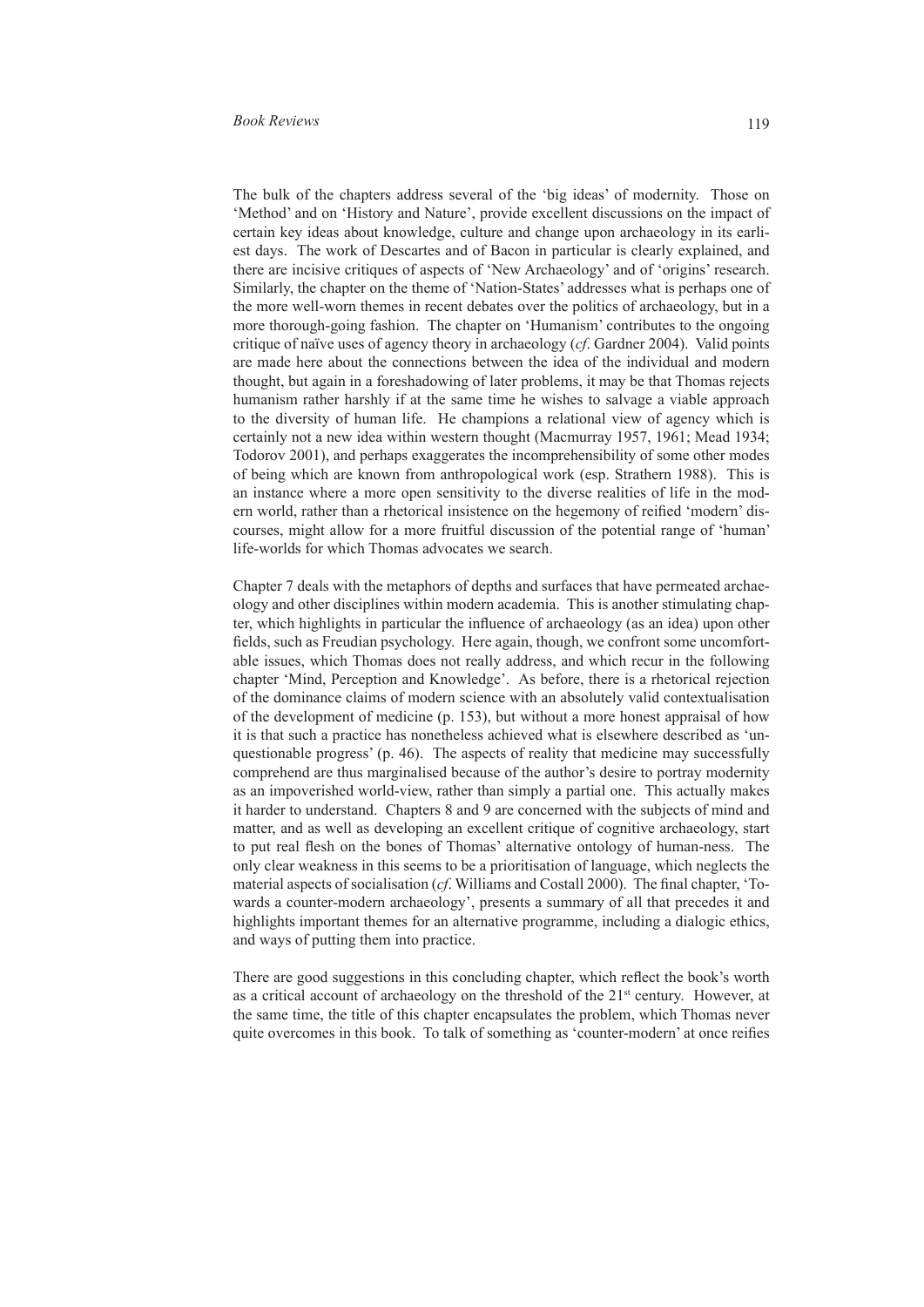the 'modern' and repeats its mistakes – or at least, those features which have been defined as mistakes in other parts of the book. There are several points in the text where Thomas refers to ideas which have bucked the trend of modernity, not least where he champions those particularly associated with Heidegger. Yet we are left with no clear understanding of how this has happened, because at the same time modernity is represented as all-powerful and all-pervasive, especially in archaeology. Equally, modernity is frequently characterised as nihilistic, alienating and generally unpleasant, but these seem to be hollow platitudes when the ways in which people are not really – or at least not wholly – 'modern' are treated as a separate programme for the future (or the property of an idealised past) rather than an aspect of what even people working in global corporations experience (*cf*. Adam 1994). The reality of 'the modern condition' – how it has come to be, how it has been successful, and what relationship it bears to human life – remains problematic because Thomas seeks to put too much distance between his views and the ideas of those he is criticising. The effect is to repeat the imbalances of many of the latter.

There are a number of examples of this to be found in the book's final chapter, all pre-figured in earlier parts of the book. One has to do with the nature of human-ness, already referred to. While calling for investigations of the diversity of 'being human', Thomas does not confront the question this begs of the word 'human'. There is a clear account of how 'what it is to be human' is understood in this book, but it is not admitted as a universal model. Yet it is hard to see what else it can be, since Thomas is still primarily interested in "other human beings who now no longer exist" (p. 238). Secondly, this rejection of universals goes hand-in-hand with a rejection of an ethics of rights based on similarity in favour of an ethics of responsibility based on difference. The author's assertion that the former has not always protected people from discrimination and even execution is incontestable, but it is all too easy to see how a focus only on difference might equally be distorted. Surely a balance of both is necessary. Equally, there is a consistent rejection of 'scientific' knowledge throughout this book as impoverished and secondary to the world as disclosed to immersed human beings. This seems to seriously underestimate the role that a detached attitude to the world can play in human learning, and in dealing with problematic situations (Mead 1934: 355-356) where meaning is not already established in the way that Thomas suggests.

In each of these three examples, what seems to be happening is a rhetorical rejection of one idea – associated with a reified modernity – in favour of its opposite. Yet this is precisely one of the follies of modernity identified so clearly in many parts of the book. Indeed, it is an approach which is at odds with other elements of Thomas' perspective, but which are typically presented as short qualifications to critiques rather than celebrated as diagnostic of the complexity of human life. In the last chapter of this book, Thomas advocates a dialogic world-view. I have a great deal of sympathy with such a view, but if it is to be carried forward it must be based on balance – on accepting difference and similarity, or particularity and generalisation. The ingredients for such an approach are certainly to be found in this book, but their impact is lessened by the fracturing of the narrative along lines structured, ironically, by the discourses of modernity. If 'the modern condition' is only one element in the stories of the lives of